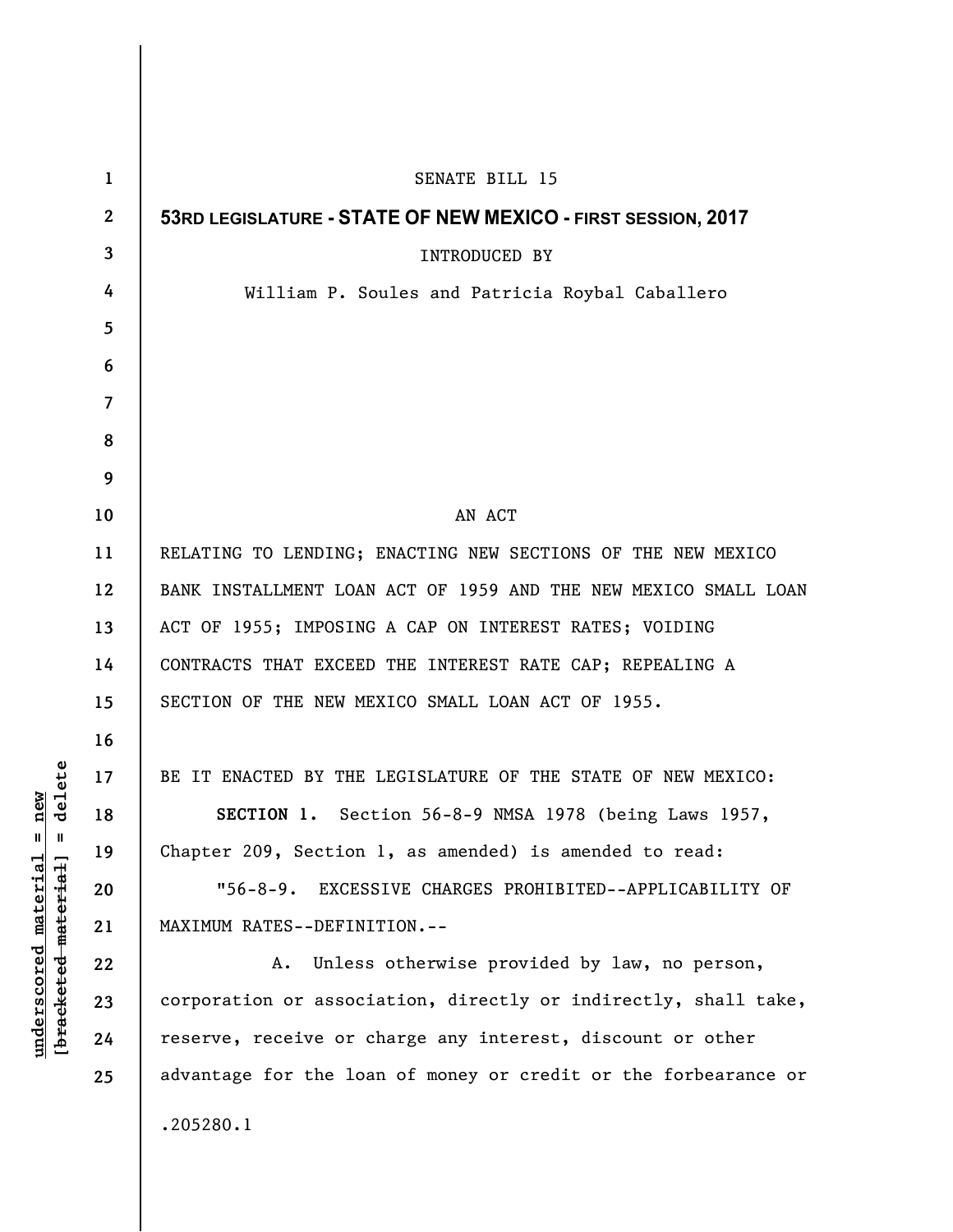**1 2 3**  postponement of the right to receive money or credit except at the rates permitted in Sections 56-8-1 through 56-8-21 NMSA 1978.

B. Except as provided for in this section, the maximum lawful rate of interest charged or received for the extension of credit shall not exceed thirty-six percent per year.

**8 9 10 11**  C. The calculation of interest shall include any periodic or nonperiodic interest, any periodic or nonperiodic finance charge, any ancillary products or services and any other charges or fees incident to the extension of credit.

**12 13 14 15**  D. Any contract for the extension of credit entered into after July 1, 2017 having a rate of interest in excess of the maximum lawful rate shall be void as to principal and interest.

E. The limitation on interest for the extension of credit shall not apply to any federally insured depository institution or government-issued bonds.

F. In the event the United States prime lending rate exceeds ten percent, the maximum lawful rate of interest charged or received may exceed thirty-six percent per year but shall not exceed thirty percentage points in excess of the United States prime lending rate.

 $[B<sub>1</sub>]$  G. No provision of law prescribing maximum rates of interest that may be charged in any transaction shall .205280.1  $- 2 -$ 

 $\frac{1}{2}$  intereted material = delete **[bracketed material] = delete**  $anderscored material = new$ **underscored material = new**

**4** 

**5** 

**6** 

**7** 

**16** 

**17** 

**18** 

**19** 

**20** 

**21** 

**22** 

**23** 

**24**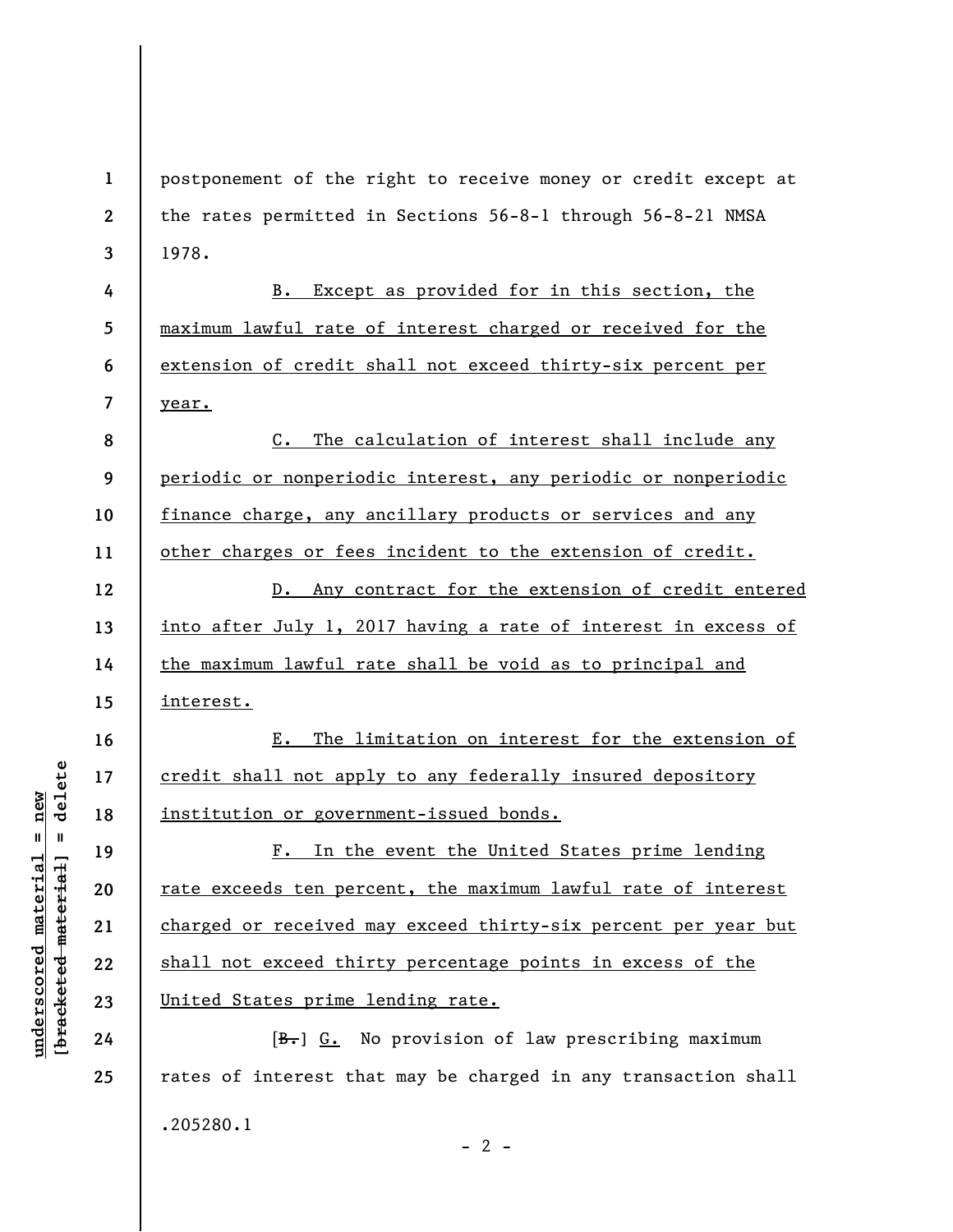**1 2 3 4 5 6 7 8 9 10 11 12 13**  apply to a transaction in which a corporation is a debtor, regardless of the purpose for which the corporation was formed and regardless of the fact that an individual is codebtor, endorser, guarantor, surety or accommodation party. No corporation or its codebtor, endorser, guarantor, surety or accommodation party shall have a cause of action or affirmatively plead, counterclaim, set off or set up the defense of usury in any action to recover damages or enforce a remedy on any obligation executed by the corporation, and no civil or criminal penalty [which] that would otherwise be applicable except as provided in Sections 30-43-1 through 30-43-5 NMSA 1978 shall apply on any obligation executed by the corporation.

[C. A lender may, in the case of business or commercial loans for business or commercial purposes in the amount of five hundred thousand dollars (\$500,000) or more, take, receive, reserve or charge on any loan or discount made, or upon any note, bill of exchange or other evidence of debt, interest at a rate agreed to by the parties even if the rate exceeds the rate set forth in Section 56-8-11 NMSA 1978.

D.] H. In addition to the maximum interest or discount [which] that a lender is permitted to charge by law, the lender may charge, take, reserve or receive a premium or points in an amount up to but not exceeding three percent of the face amount of the loan on interim construction loans; .205280.1

delete **[bracketed material] = delete**  $underscored material = new$ **underscored material = new**  $\mathbf{I}$ bracketed material

**14** 

**15** 

**16** 

**17** 

**18** 

**19** 

**20** 

**21** 

**22** 

**23** 

**24** 

**25** 

 $-3 -$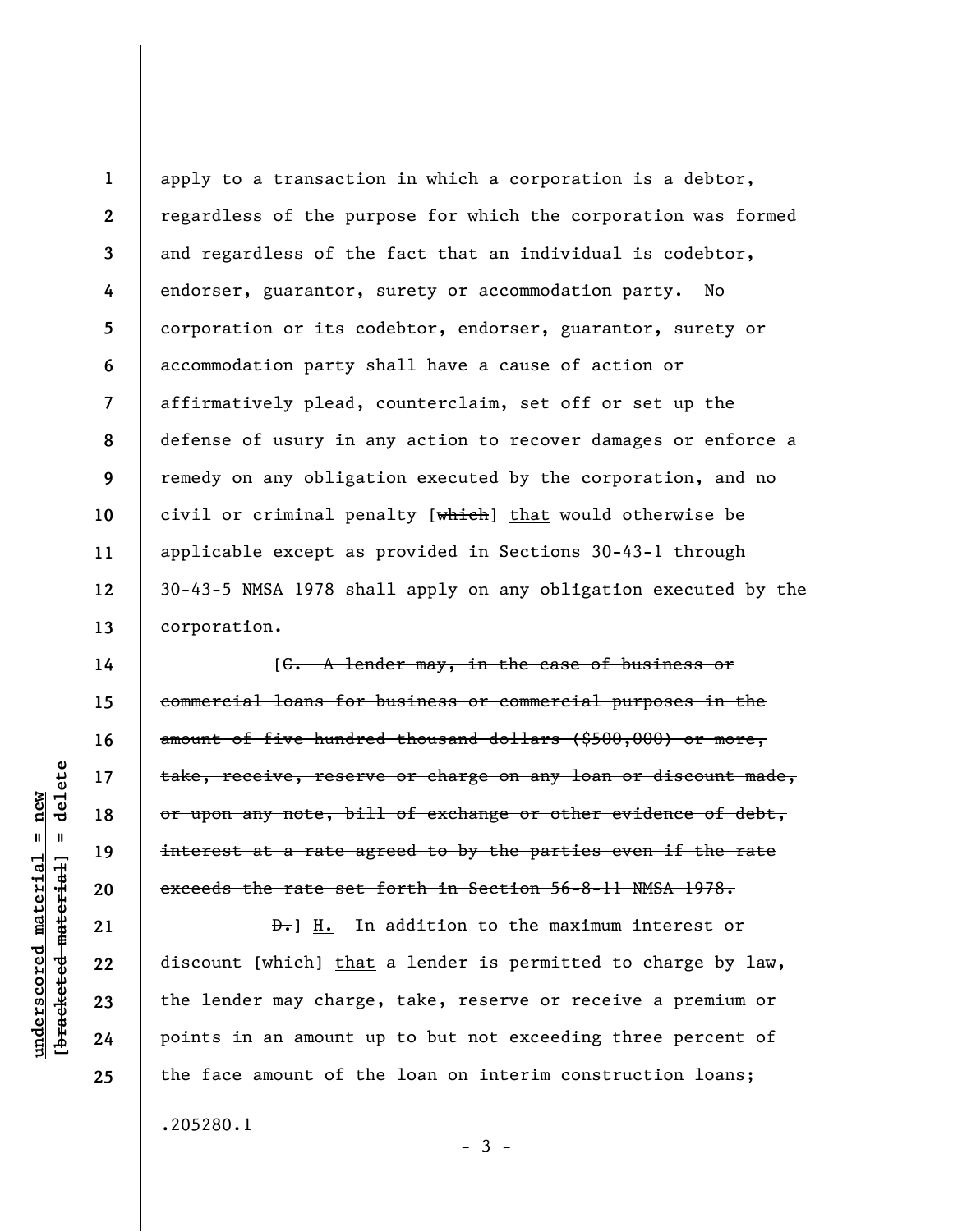**1 2 3 4 5 6 7 8 9 10 11 12 13**  provided that the total amount does not exceed the maximum lawful rate of interest as provided in Subsections B through F of this section. The lender may charge and require the borrower to pay the premium upon execution of the loan agreement, whether the proceeds are delivered to the borrower immediately or whether there are to be obligatory or permissive future advances. The lender shall not be required to refund this charge in the event of prepayment of the obligation. For the purposes of this section,  $[ $\theta$ )]$  "interim construction loan" means a loan secured by a first mortgage and used by the borrower primarily for financing the construction of buildings, structures or improvements on or to the real property on which the first mortgage has been taken.

[E.] I. A lender may charge, take, reserve or receive points or a premium on any loan secured by real property, provided the points or premium together with the interest or discount charged, taken, reserved or received do not exceed the maximum interest, [or discount permitted by law. The lender shall not be required to refund this charge in the event of prepayment even if the prepayment would result in a higher charge to the borrower than permitted by law] as provided in Subsections B through F of this section."

**SECTION 2.** Section 56-8-13 NMSA 1978 (being Laws 1957, Chapter 209, Section 4) is amended to read:

- 4 -

"56-8-13. PENALTIES AND FORFEITURES.--

.205280.1

delete **[bracketed material] = delete**  $anderscored material = new$ **underscored material = new**  $\mathbf{I}$ bracketed material

**14** 

**15** 

**16** 

**17** 

**18** 

**19** 

**20** 

**21** 

**22** 

**23** 

**24**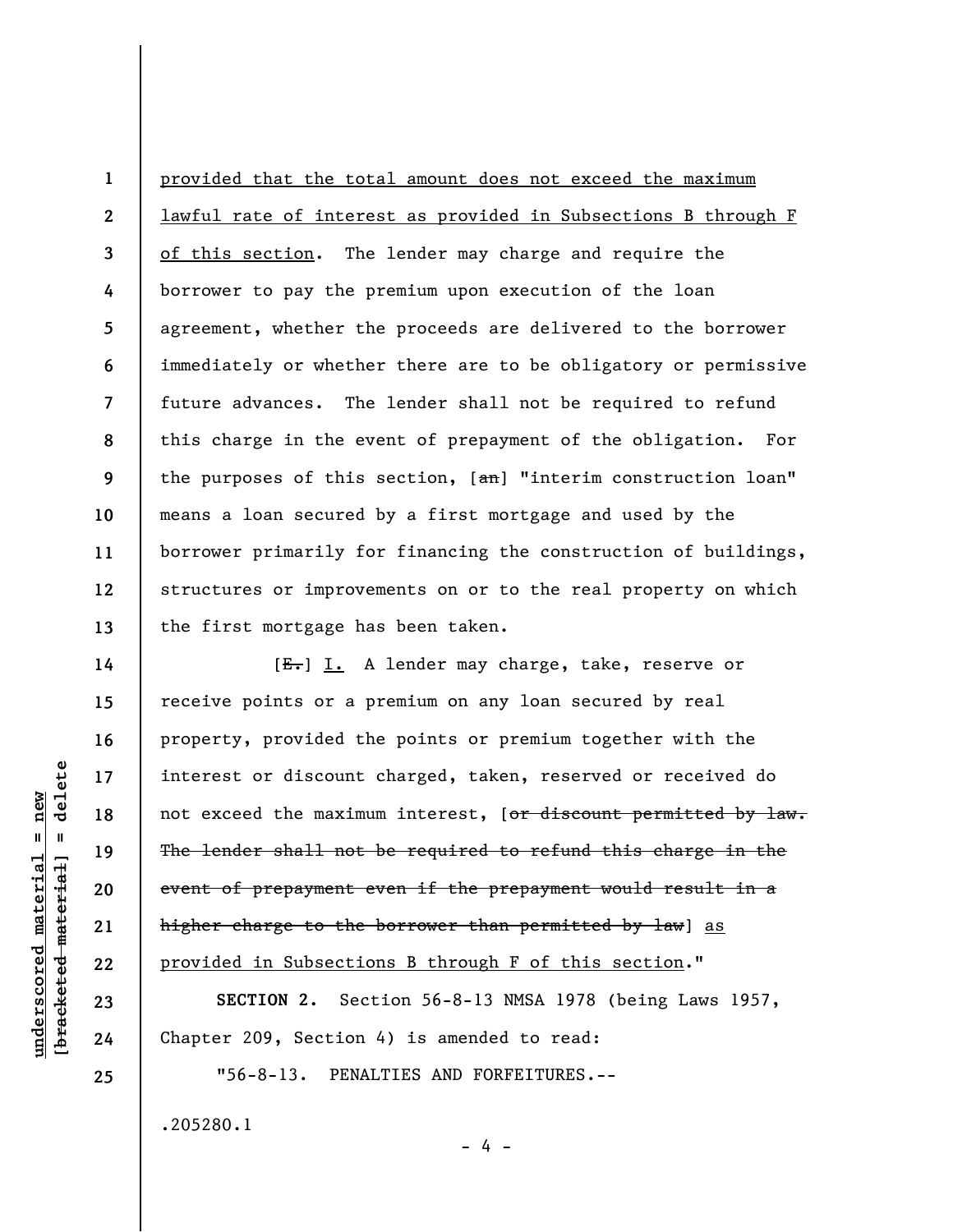**1 2 3 4 5 6 7 8 9 10 11 12**  A. The taking, receiving, reserving or charging of a rate of interest greater than allowed by [this act] Section 56-8-9 NMSA 1978, when knowingly done, shall be deemed a forfeiture of the entire amount of such interest which the note, bill or other evidence of debt carries with it or which has been agreed to be paid thereon. In case the greater rate of interest has been paid, the person by whom it has been paid or [his] the person's legal representatives may recover [back] by civil action twice the amount of the interest thus paid from the person, corporation or association taking or receiving the same; provided that such action is commenced within two  $[2]$ years from the time the usurious transaction occurred.

B. Any contract for the extension of credit entered into after July 1, 2017 having a rate of interest in excess of the maximum lawful rate shall be void as to principal and interest."

**SECTION 3.** Section 58-7-1 NMSA 1978 (being Laws 1959, Chapter 327, Section 1) is amended to read:

"58-7-1. SHORT TITLE.--[This act shall be known] Chapter 58, Article 7 NMSA 1978 may be cited as the "New Mexico Bank Installment Loan Act of 1959"."

**SECTION 4.** A new section of the New Mexico Bank Installment Loan Act of 1959 is enacted to read:

"[NEW MATERIAL] MAXIMUM INTEREST RATES--EXCEPTIONS.--

 $- 5 -$ 

A. Except as provided for in this section, the .205280.1

delete **[bracketed material] = delete**  $underscored material = new$ **underscored material = new**  $\mathbf{I}$ bracketed material

**23 24** 

**13** 

**14** 

**15** 

**16** 

**17** 

**18** 

**19** 

**20** 

**21** 

**22**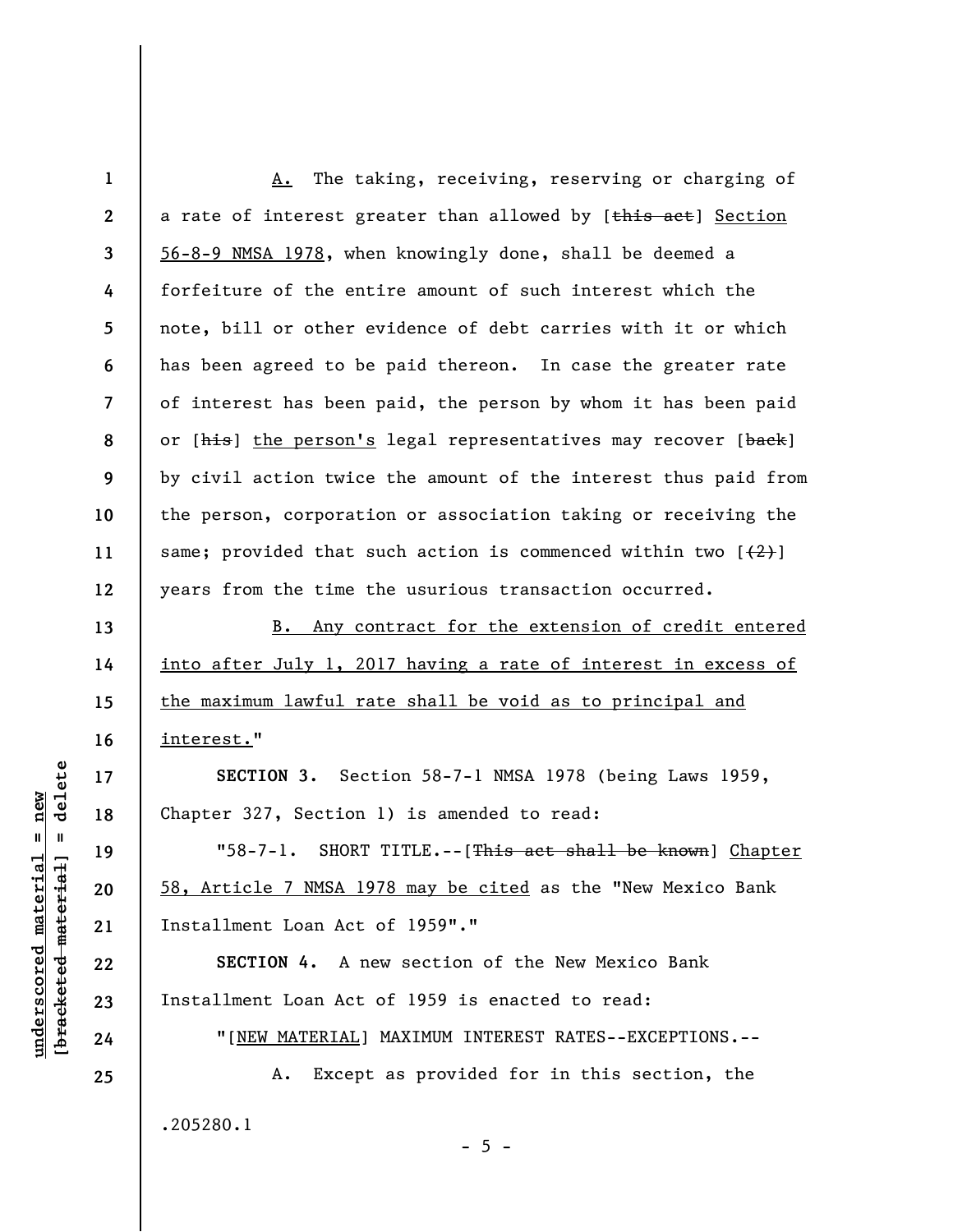maximum lawful rate of interest charged or received for the extension of credit shall not exceed thirty-six percent per year.

B. The calculation of interest shall include any periodic or nonperiodic interest, any periodic or nonperiodic finance charge, any ancillary products or services and any other charges or fees incident to the extension of credit.

**8 9 10 11**  C. Any contract for the extension of credit entered into after July 1, 2017 having a rate of interest in excess of the maximum lawful rate shall be void as to principal and interest.

D. The limitation on interest for the extension of credit shall not apply to any federally insured depository institution or government-issued bonds.

E. In the event the United States prime lending rate exceeds ten percent, the maximum lawful rate of interest charged or received may exceed thirty-six percent per year but shall not exceed thirty percentage points in excess of the United States prime lending rate."

**SECTION 5.** A new section of the New Mexico Small Loan Act of 1955 is enacted to read:

"[NEW MATERIAL] MAXIMUM INTEREST RATES--EXCEPTIONS.--

 $- 6 -$ 

A. Except as provided for in this section, the maximum lawful rate of interest charged or received for the extension of credit shall not exceed thirty-six percent per .205280.1

**1** 

**2** 

**3** 

**4** 

**5** 

**6** 

**7** 

**12** 

**13** 

**14** 

**15** 

**16** 

**17** 

**18** 

**19** 

**20** 

**21** 

**22** 

**23** 

**24**